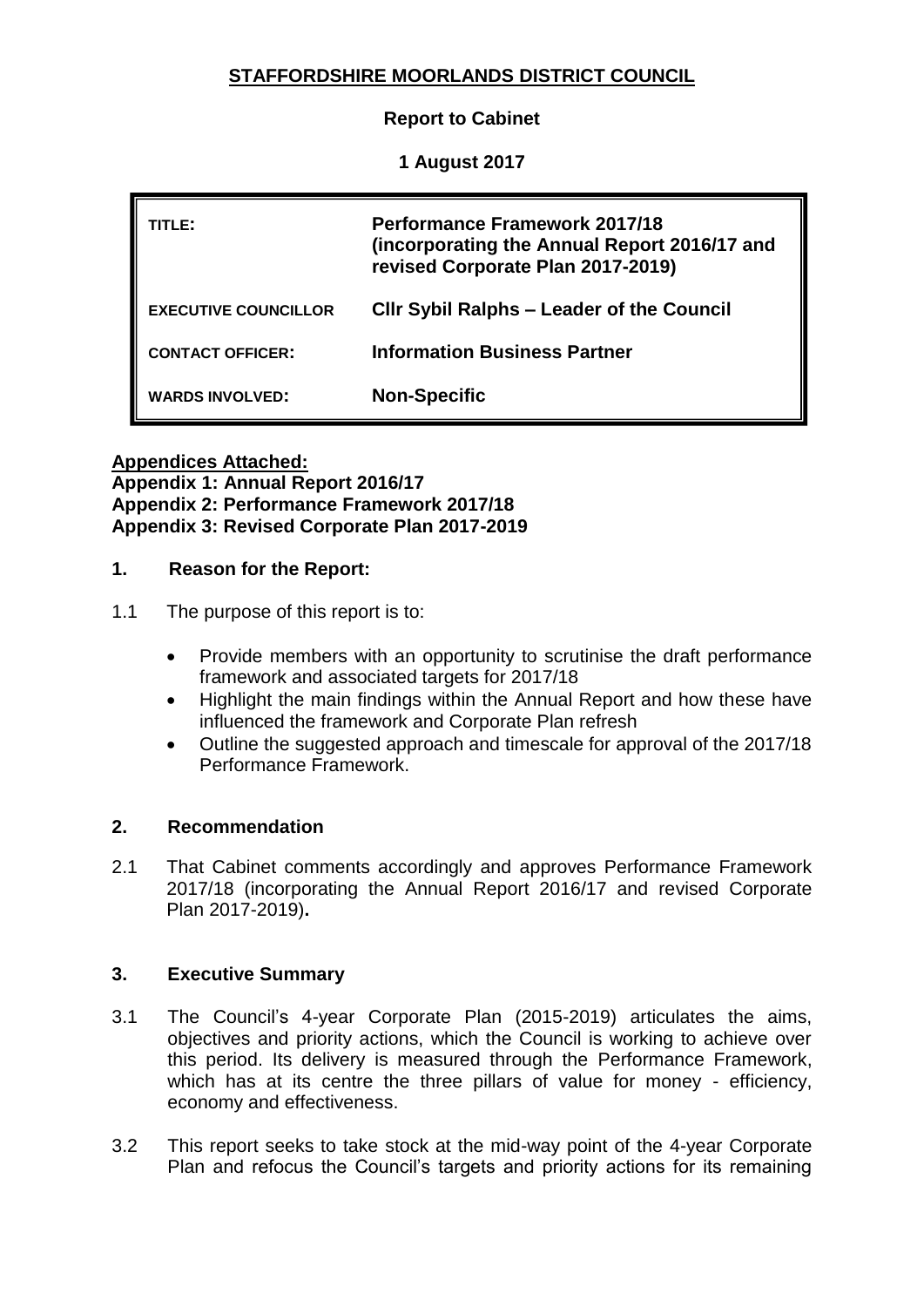period, based upon current achievements and the findings taken from the Annual Report.

## **4. How this report links to Corporate Priorities**

4.1 The purpose of the report is to enable the monitoring of progress against the Council's corporate priorities. As such this report has linkages to each of the Council's Corporate Plan aims.

## **5. Options**

5.1 Members are asked to consider the proposed targets and to make amendments if they consider that they are necessary.

#### **6. Implications**

- 6.1 Community Safety (Crime and Disorder Act 1998) None
- 6.2 Workforce None
- 6.3 Equality and Diversity/Equality Impact Assessment This report has been prepared in accordance with the Council's Diversity and Equality Policies
- 6.4 Financial Considerations Effective Performance Management contributes to the Council's financial objectives
- 6.5 Legal None
- 6.6 Sustainability None
- 6.7 Internal and External Consultation Corporate and Operational Managers have proposed the targets within this report
- 6.8 Risk Assessment A robust Performance Framework is a critical tool in controlling and mitigating risks.

## **ANDREW P STOKES Executive Director (Transformation) and Chief Finance Officer**

| <b>Background Papers</b>      | Location             | <b>Contact details</b> |
|-------------------------------|----------------------|------------------------|
| Performance Framework 2017/18 | Available on request | V Higgins, Ext 4057    |
| Annual Report 2016/17         |                      |                        |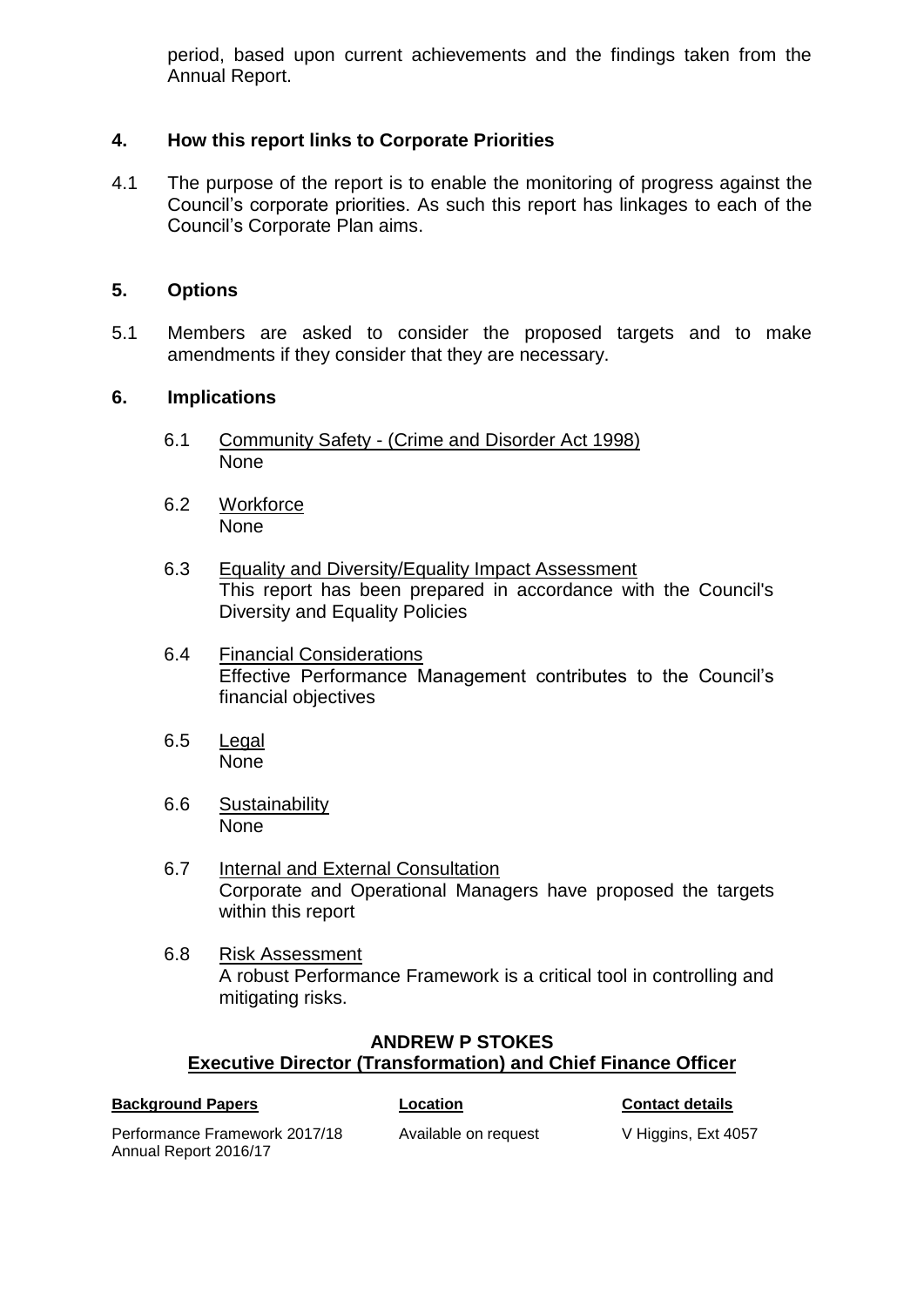# **7. Background and Introduction**

- 7.1 The Council's 4-year Corporate Plan (2015-2019) articulates the aims, objectives and priority actions, which the Council is working to achieve over this period. The new plan required a new performance framework that could measure its delivery and also aid effective scrutiny through more focused and balanced reporting; celebrating success and promoting improvement.
- 7.2 The 2016/17 Performance Framework was built around the Council's key objectives whilst also ensuring that the three pillars of value for money (efficiency, economy and effectiveness) remained central.
- 7.3 The framework is made up monthly, quarterly and annual measures and the Council reports by exception on all monthly and quarterly measures but has moved away from a 'dashboard' approach to one which reflects the whole Framework. The annual contextual measures are reported in the new Annual Report, which also provides an overview of the Council's progress in delivering its Corporate Plan and the results of value for money benchmarking.

## **8. Performance Framework 2017/18**

- 8.1 Targets covering a 3-year period are owned and managed by service leads across the authority, and are communicated to teams through service plans and individual performance objectives via the PEP process. Managers have been asked to review and refresh these targets for the period 2017/18 to 2019/20 based upon current performance levels and national benchmarks, where available.
- 8.2 In some cases Managers have proposed the removal, addition or amendment of performance measures. Such instances have been highlighted within the Appendices to this report and have been challenged by Alliance Management Team as appropriate.

## **9. Annual Report 2016/17**

- 9.1 The purpose of an Annual Report is to look back and take stock of the progress and achievements made against the Council's stated objectives and to use this intelligence to understand what still needs to be done and what new challenges lay ahead.
- 9.2 The Annual Report does this by:
	- Looking at our performance against our own targets
	- Analysing our performance (and cost) against national comparisons
	- Presenting information on the local context in which we operate; such as, health profiles, deprivation levels, economic indicators, and access to housing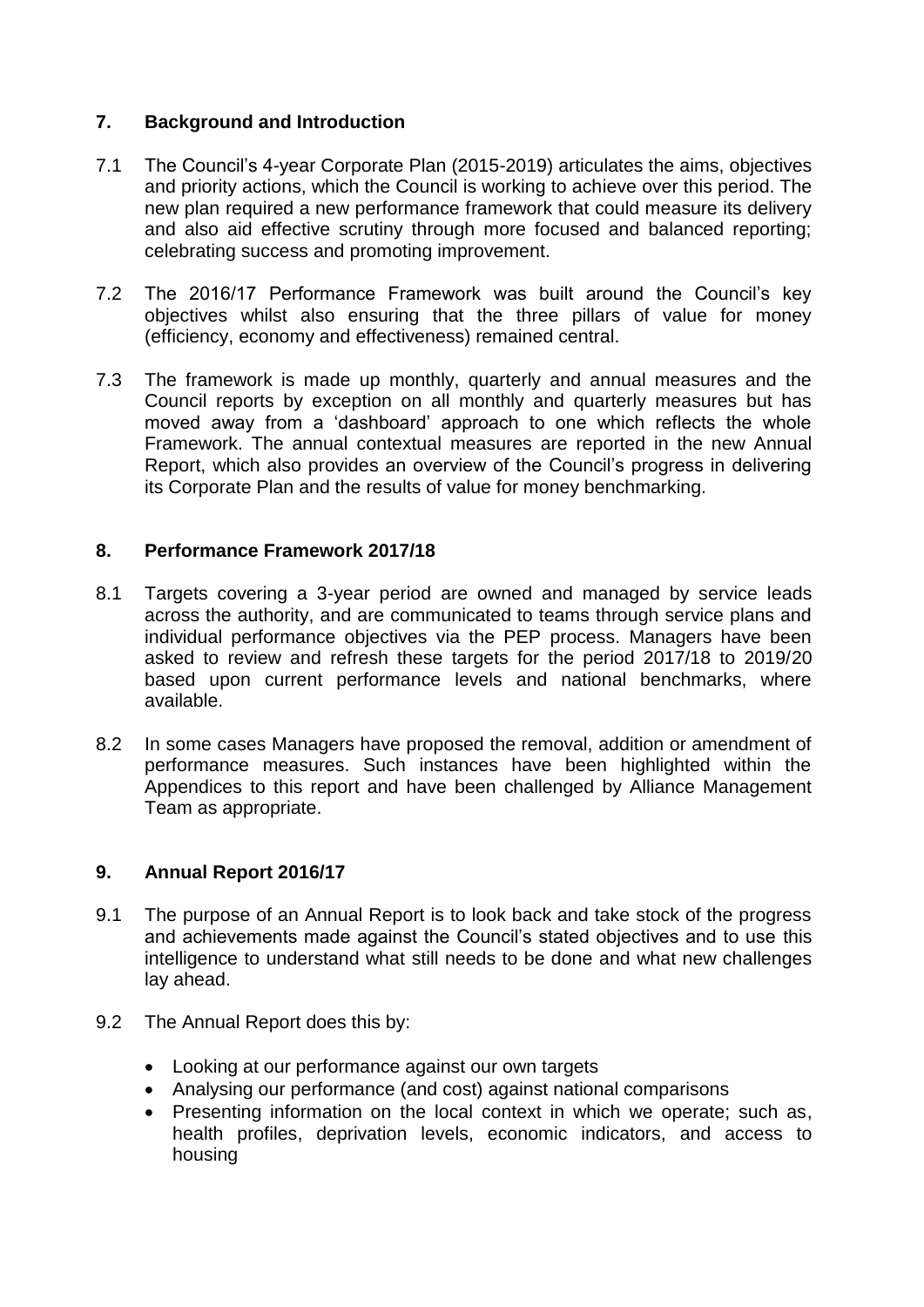- Outlining the financial challenges facing the authority over the course of its Medium Term Financial Plan.
- 9.3 The headline findings from this year's Annual Report have been used to influence the targets set for 2017/18 and the refreshed Corporate Plan and include the following:

| Benchmarking Issues                                   | Being addressed through                |  |
|-------------------------------------------------------|----------------------------------------|--|
| <b>Benefit</b><br>processing<br>Housing<br>is<br>high | Channel shift project and further      |  |
| performing but also relatively high cost              | benchmarking activity<br>by<br>the     |  |
|                                                       | service                                |  |
| Spend on CCTV is high but crime levels are<br>low     | <b>CCTV</b> project                    |  |
| Average level of relative spend on sport and          | Sport and Physical<br>Activity         |  |
| recreation facilities. This is set against high       | Strategy implementation (including     |  |
| levels of inactivity and higher than average          | of<br>leisure<br>review<br>centre<br>a |  |
| childhood obesity levels.                             | provision in preparation for the       |  |
|                                                       | expiry of the current contract)        |  |
| Above average level of complaints                     | Review of complaints procedure         |  |
|                                                       | new automated complaint<br>and         |  |
|                                                       | handling system                        |  |
| Business formation rate was the joint lowest          | specific<br>Growth Fund<br>and         |  |
| in the County at 10.5%. The employment                | regeneration projects                  |  |
| rate over the last 10 years has increased by          |                                        |  |
| 0.5% which is lower than the national trend           |                                        |  |
| Staffs Moorlands was the 3 <sup>rd</sup> highest      | Further benchmarking activity by       |  |
| spender regionally in all three classes of            | service area to understand cost        |  |
| planning application                                  | differences                            |  |
| Above average levels of recycling but the             | New service delivery model in          |  |
| costs for waste collection are also above             | partnership with ANSA Ltd and          |  |
| the national average and are ranked as the            | <b>Cheshire East</b>                   |  |
| $16th$ highest in the country at £53.37 per           |                                        |  |
| dwelling.                                             |                                        |  |
| The Council's spend on public                         | Implementation of<br>the<br>Asset      |  |
| conveniences is amongst the highest of our            | Management Plan,<br>including<br>a     |  |
| nearest neighbours comparison group at                | review of public estate                |  |
| £288k.                                                |                                        |  |

# **10. Timeframe for refreshing the Corporate Plan 2017-2019**

- 10.1 The Annual Report, as well as looking at performance metrics and comparative cost measures, also takes stock of the progress the Council has made in terms of delivering against its priority actions. These actions were laid out within the Corporate Plan under each of our four aims as specific objectives.
- 10.2 The Annual Report will provide an opportunity to reflect on the progress made during the first two years of the Plan and to reiterate the Council's commitment to the remaining objectives as well as adding any new areas of priority that have emerged since the Plan was first developed.